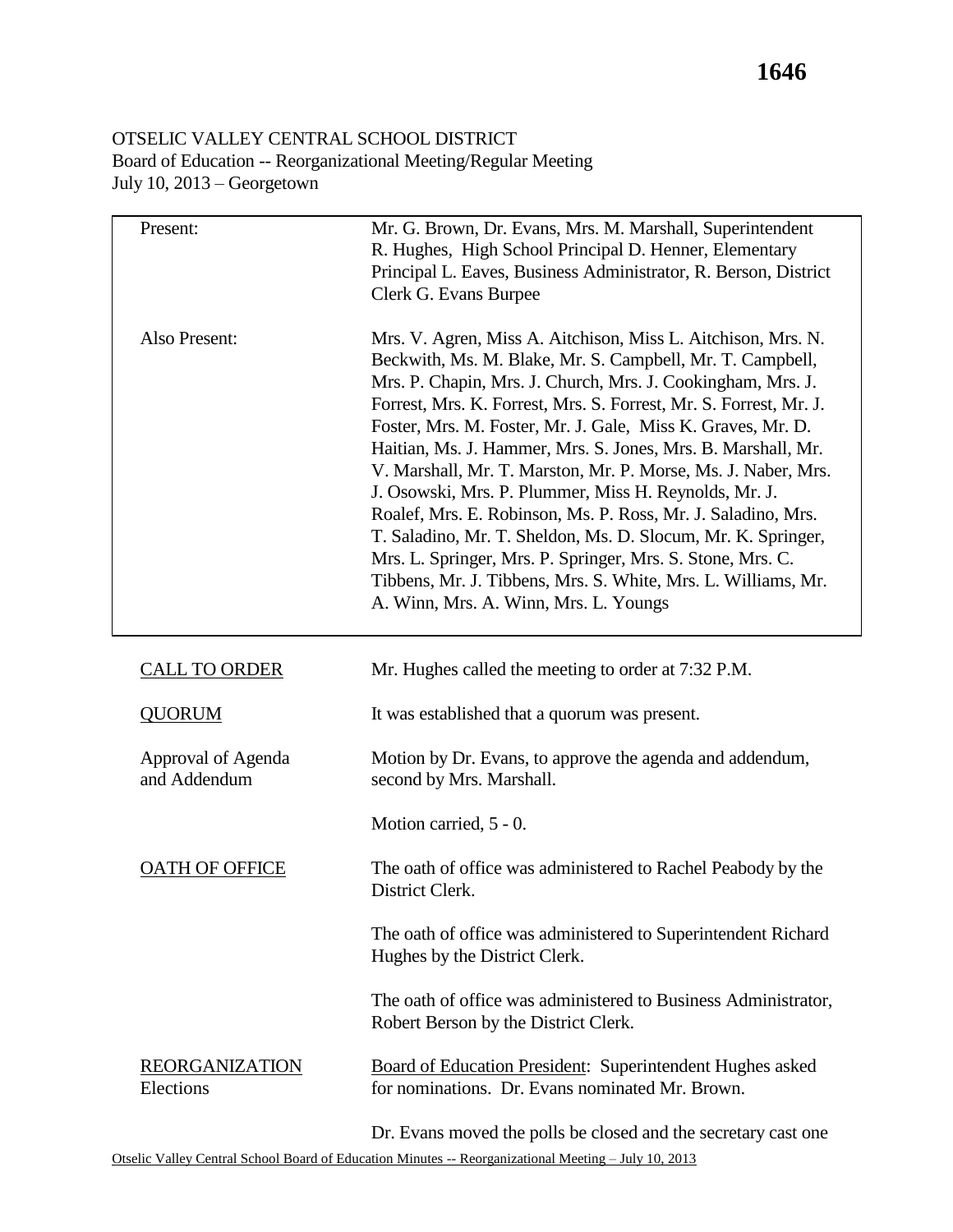unanimous ballot for Mr. Brown as president. Second by Mrs. Marshall. Motion carried, 5 - 0.

The District Clerk administered the oath of office to Mr. Brown and commenced presiding over the meeting.

Mr. Brown asked for nominations for the office of vice president. Mrs. Marshall nominated Dr. Evans.

Mr. Brown moved the polls be closed and the secretary cast one unanimous ballot for Dr. Evans as vice president, second by Mrs. Liuzzo. Motion carried, 5 - 0.

The District Clerk administered the oath of office to Dr. Evans.

\*District Clerk – Gail Evans Burpee

Mrs. Marshall moved that Gail Evans Burpee be appointed district clerk for the 2013 - 2014 school year at a stipend of \$4,500.00, seconded by Mr. Brown.

Motion carried unanimously, 5 - 0.

The president administered the oath of office.

\*District Treasurer – Robert Berson Dr. Evans moved that Robert Berson be appointed district treasurer for the 2013 – 2014 school year, second by Mrs. Marshall.

Motion carried unanimously, 5 - 0.

appointments, second by Dr. Evans:

The district clerk administered the oath of office.

**Appointments** Motion by Mrs. Marshall to approve the following

- 1. \*Deputy District Treasurer: Kellie Bishop
- 2. *\**District Tax Collector: NBT Bank at a stipend of \$2,500.00

\*The District has Public Employees Dishonesty Coverage on the above officers; the Central Treasurer for Extraclassroom Activity Accounts is also covered.

- 3. School Physician**:** Community Memorial Hospital
- 4. School Attorney: Matthew R. Fletcher \$200.00/hour; \$55.00/hour paralegal services; \$.55/mileage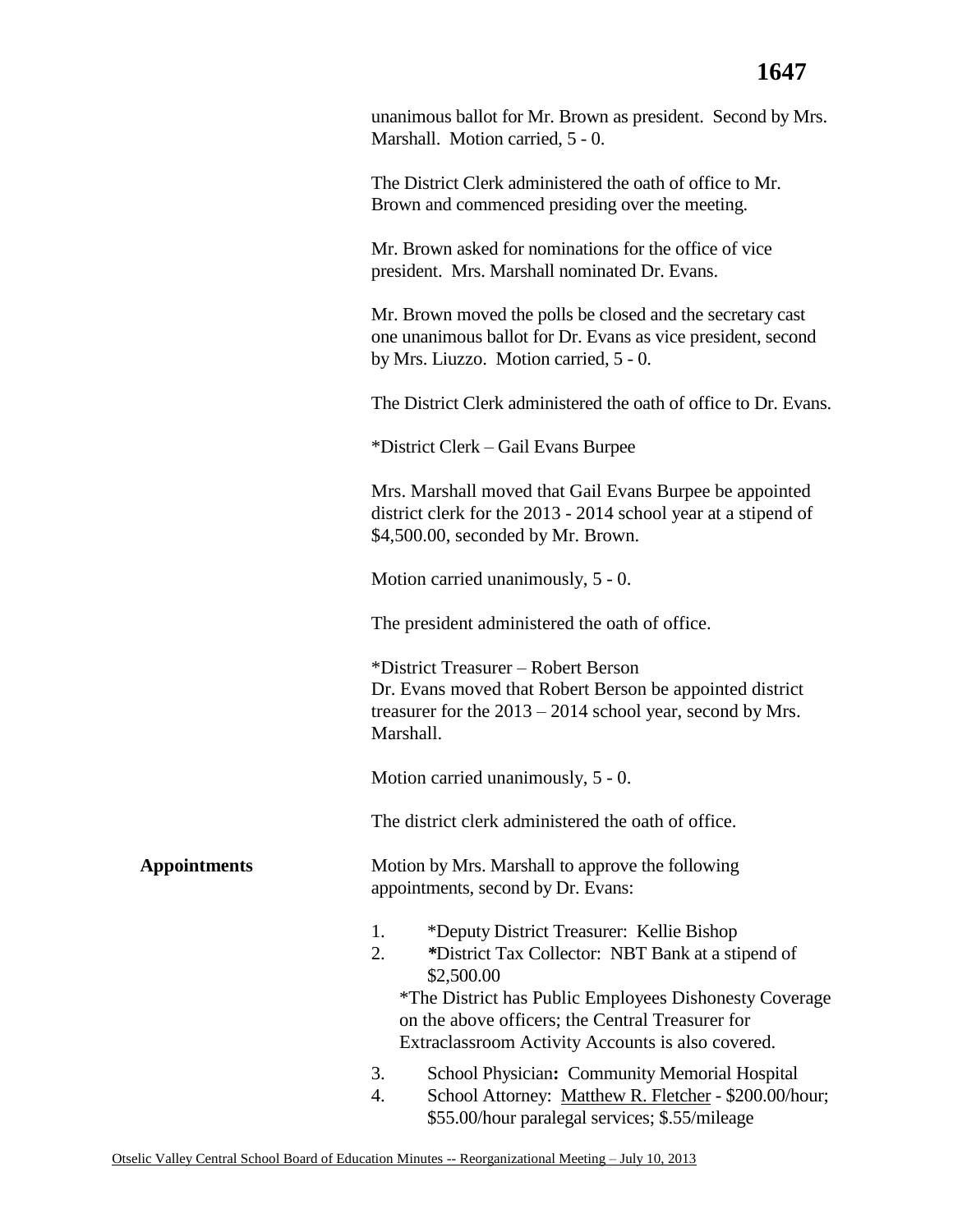reimbursement; copying, etc at an additional 10% surcharge; other disbursements billed at cost

|     | Susan Johns - \$195.00/hour plus disbursements            |                              |  |  |
|-----|-----------------------------------------------------------|------------------------------|--|--|
| 5.  | <b>Central Treasurer for Extraclassroom Activity</b>      |                              |  |  |
|     | <b>Accounts: Gail Burpee</b>                              |                              |  |  |
| 6.  | <b>Extraclassroom Activity Accounts Auditors: Richard</b> |                              |  |  |
|     | Hughes, Superintendent of Schools; Robert Berson,         |                              |  |  |
|     | <b>District Treasurer</b>                                 |                              |  |  |
| 7.  | <b>Attendance Officer: District Clerk</b>                 |                              |  |  |
| 8.  | Independent Auditor: Ciaschi, Dietershagen, Little,       |                              |  |  |
|     | Mickelson (General Purpose Financial Statement and        |                              |  |  |
|     | Federal Compliance Audit) - at a stipend of \$27,500.00   |                              |  |  |
| 9.  | Records Access Officer: Robert Berson                     |                              |  |  |
| 10. | Records Management Officer: Gail Evans Burpee             |                              |  |  |
| 11. | Asbestos Designee: Kevin Springer                         |                              |  |  |
| 12. | Committee on Preschool Special Education:                 |                              |  |  |
|     | <b>Theresa Yantz</b>                                      | Psychologist                 |  |  |
|     | <b>Judy Morgan</b>                                        | <b>Parent Member</b>         |  |  |
|     | <b>Jill Sawyer</b>                                        | <b>Parent Member</b>         |  |  |
|     | Erica LaBuz                                               | <b>Chenango County</b>       |  |  |
|     |                                                           | Representative               |  |  |
|     | Roseanne Lewis                                            | <b>Madison County</b>        |  |  |
|     |                                                           | Representative               |  |  |
|     | Lacey Eaves                                               | C.P.S.E. Chairperson         |  |  |
|     | Pamela Adams                                              | <b>CPSE Co-Chairperson</b>   |  |  |
|     | Diane Slocum                                              | <b>CPSE Co-Chairperson</b>   |  |  |
| 13. | Committee on Special Education:                           |                              |  |  |
|     | <b>Theresa Yantz</b>                                      | Psychologist                 |  |  |
|     | <b>Judy Morgan</b>                                        | <b>Parent Member</b>         |  |  |
|     | <b>Jill Sawyer</b>                                        | <b>Parent Member</b>         |  |  |
|     | <b>Community Memorial Hosp.</b>                           | School Physician             |  |  |
|     | Pamela Adams                                              | <b>Special Education</b>     |  |  |
|     |                                                           | Teacher/ CSE Co-             |  |  |
|     |                                                           | Chairperson                  |  |  |
|     | Anthony Zaia                                              | <b>Special Education</b>     |  |  |
|     |                                                           | Teacher                      |  |  |
|     | <b>Gregory Milunich</b>                                   | <b>Special Education</b>     |  |  |
|     |                                                           | Teacher                      |  |  |
|     | Diane Slocum                                              | <b>Special Education</b>     |  |  |
|     |                                                           | Teacher/ CSE Co-             |  |  |
|     |                                                           | Chairperson                  |  |  |
|     | <b>Lacey Eaves</b>                                        | Chairperson                  |  |  |
|     | Daniel Henner                                             | <b>High School Principal</b> |  |  |
| 14. | 504 Officer:<br>Lacey Eaves                               |                              |  |  |
| 15. | Designee to Board of Directors, Delaware-Chenango-        |                              |  |  |

Madison-Otsego BOCES Health Consortium: Richard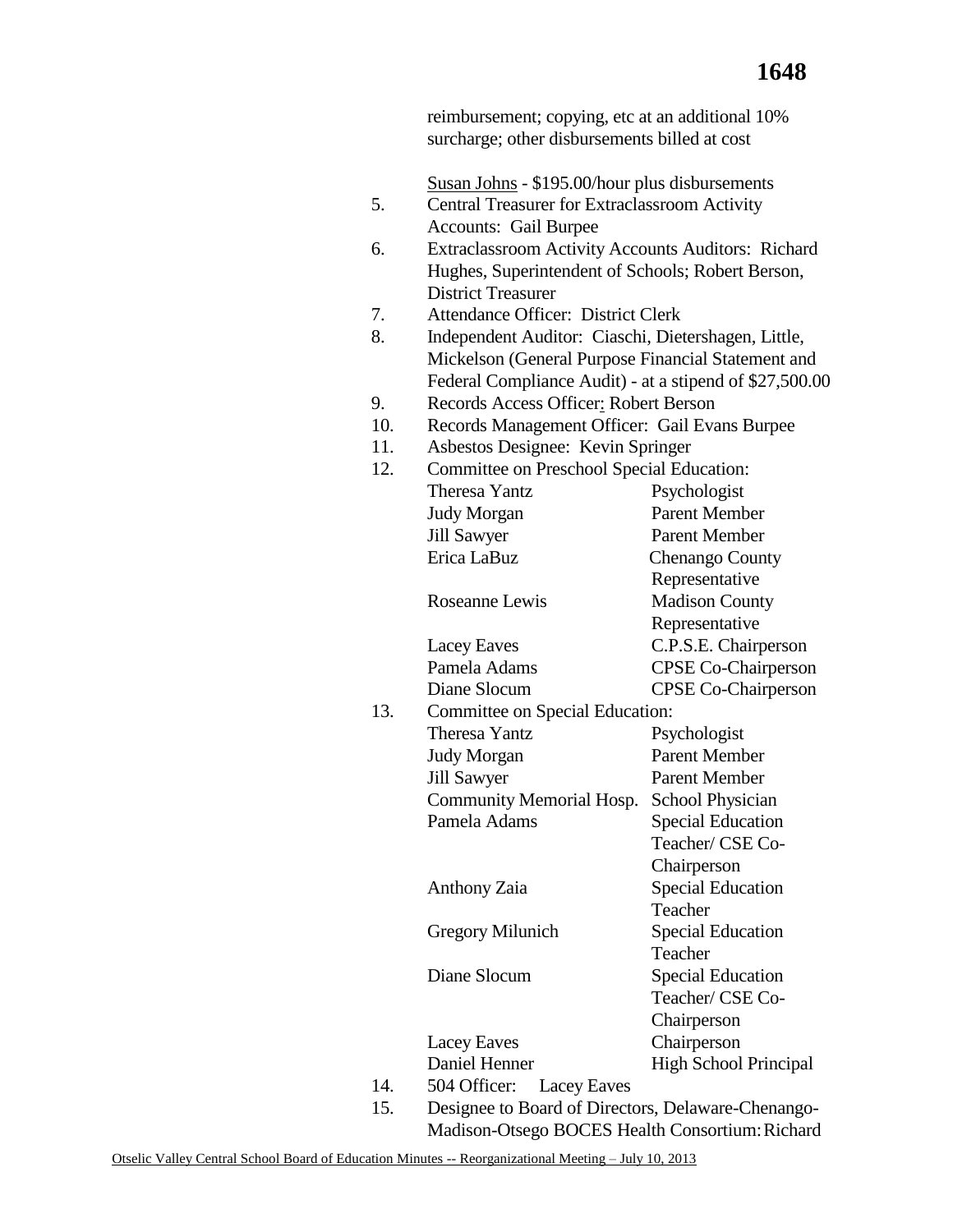|                       | Hughes, Superintendent of Schools                                                  |  |
|-----------------------|------------------------------------------------------------------------------------|--|
|                       | 16.<br>Alternate Designee to Board of Directors, Delaware-                         |  |
|                       | Chenango-Madison-Otsego BOCES Health                                               |  |
|                       | Consortium: Robert Berson                                                          |  |
|                       |                                                                                    |  |
|                       | DASA Coordinators: Lacey Eaves and Daniel Henner<br>17.                            |  |
|                       | Motion carried, 5 - 0.                                                             |  |
| <b>Designations</b>   |                                                                                    |  |
|                       | Motion by Mrs. Liuzzo, to approve the following designations,                      |  |
|                       | second by Mrs. Marshall:                                                           |  |
|                       | 1.<br><b>Official Bank Depository for All District Funds: NBT</b>                  |  |
|                       | Bank, South Otselic office JP Morgan Chase Bank,<br>Binghamton                     |  |
|                       | 2.<br>Board of Education Meeting Dates, Time and Location:                         |  |
|                       | Third Wednesday, at 7:30 p.m. at alternating sites                                 |  |
|                       | 3.<br>Official Newspapers: The Evening Sun, The Mid-                               |  |
|                       | York Weekly                                                                        |  |
|                       | 4.<br>Payroll Calendar: Commencing with the July 12, 2013                          |  |
|                       | check, bi-weekly                                                                   |  |
|                       | 5.<br>Mileage Rate: Federal I.R.S. rate for mileage                                |  |
|                       | reimbursement                                                                      |  |
|                       | Copying Rate: \$.10 per page<br>6.                                                 |  |
|                       | 7.<br>Date of Tax Warrant: September 1, 2013                                       |  |
|                       | 8.<br>Annual BOCES Administrative Budget Vote and                                  |  |
|                       | Board Member Election: April 21, 2013                                              |  |
|                       | Motion carried, 5 - 0.                                                             |  |
| <b>Authorizations</b> |                                                                                    |  |
|                       | Motion by Mrs. Fox to approve the following authorizations,                        |  |
|                       | second by MM:                                                                      |  |
|                       | 1.<br>Purchasing Agent: Richard Hughes, Superintendent of                          |  |
|                       | Schools                                                                            |  |
|                       | 2.<br>Insurance Consultant: Dennis Mirabito, Craine &<br>Mirabito, Sherburne, N.Y. |  |
|                       | 3.<br>Payroll Certification: Richard Hughes, Superintendent                        |  |
|                       | of Schools                                                                         |  |
|                       | 4.<br>Deputy Payroll Officer: Robert Berson, Business                              |  |
|                       | Administrator                                                                      |  |
|                       | 5.<br>Authorization of Attendance of Board Members at                              |  |
|                       | Conventions, Workshops, Conferences, and                                           |  |
|                       | Memberships: Attendance authorized, with expenses.                                 |  |
|                       | 5.<br>Establishment of Petty Cash Fund: \$100.00 at the                            |  |
|                       | District Office. Richard Hughes, Superintendent of                                 |  |
|                       | Schools, responsible                                                               |  |
|                       |                                                                                    |  |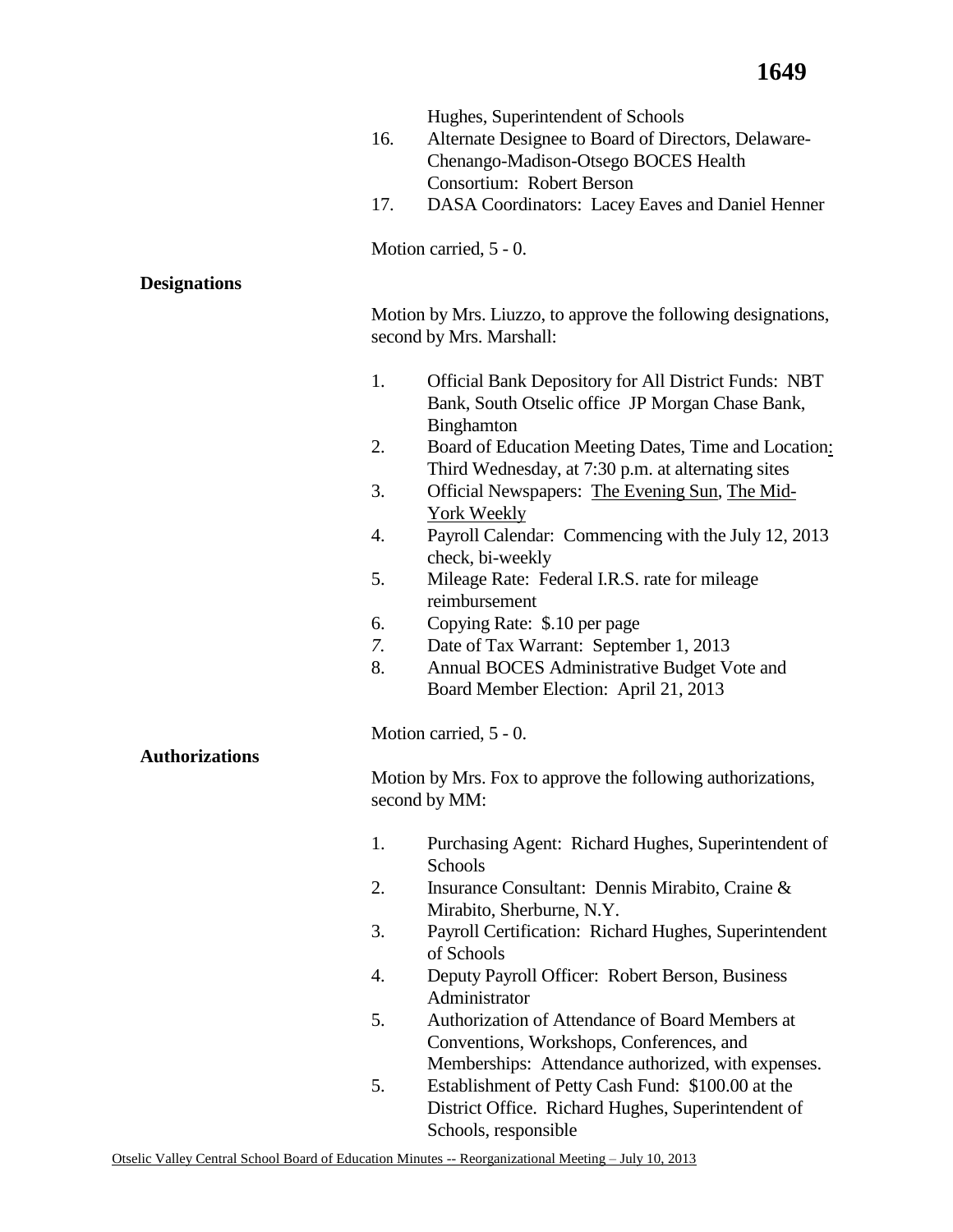|                          | 6.        | Petty Cash Change Fund for Admissions: Robert<br>Berson, District Treasurer - \$50.00                                                                                                      |
|--------------------------|-----------|--------------------------------------------------------------------------------------------------------------------------------------------------------------------------------------------|
|                          | 7.        | Petty Cash Change Fund for Cafeteria: Robert Berson,                                                                                                                                       |
|                          |           | District Treasurer - \$50.00                                                                                                                                                               |
|                          | 8.        | Designation of Authorized Signatures on Checks:                                                                                                                                            |
|                          |           | Robert Berson, District Treasurer; Kellie Bishop,                                                                                                                                          |
|                          |           | <b>Deputy District Treasurer</b>                                                                                                                                                           |
|                          | 9.        | Budget Transfers: Richard Hughes, Superintendent of<br>Schools                                                                                                                             |
|                          | 10.       | Authorization to Apply for Grants in Aid (State and                                                                                                                                        |
|                          |           | Federal): Richard Hughes, Superintendent of Schools                                                                                                                                        |
|                          | 11.       | Preparing Bids: Robert Berson                                                                                                                                                              |
|                          | 12.       | Career and Technical Education Advisory Council:                                                                                                                                           |
|                          |           | Delaware-Chenango-Madison-Otsego BOCES                                                                                                                                                     |
|                          | 13.       | Authorization to prepare Bond/Anticipation Notes:                                                                                                                                          |
|                          |           | <b>Robert Berson</b>                                                                                                                                                                       |
|                          | 14.       | <b>Authorize Staff Development Activities: Richard</b>                                                                                                                                     |
|                          |           | Hughes                                                                                                                                                                                     |
|                          | 15.       | Authorization of Treasurer to invest revenues with the                                                                                                                                     |
|                          |           | approval of the Superintendent: Robert Berson                                                                                                                                              |
|                          | 16.       | Authorization of Superintendent to request medical                                                                                                                                         |
|                          |           | exams: Richard Hughes                                                                                                                                                                      |
|                          | 17.       | HIPPA Privacy Officer - Richard Hughes                                                                                                                                                     |
|                          | 18.       | Medicaid Compliance Officer - Gail Evans Burpee                                                                                                                                            |
|                          |           | Motion carried, 5 - 0.                                                                                                                                                                     |
| <b>Policy Review and</b> |           | This meeting constitutes the annual review of the following                                                                                                                                |
| <b>Readoptions</b>       | policies: |                                                                                                                                                                                            |
|                          |           | Investment Policy - #5220                                                                                                                                                                  |
|                          |           | Purchasing Policy - #5410                                                                                                                                                                  |
|                          |           | District Safety Plan - #5681                                                                                                                                                               |
|                          |           | Motion by Mr. Brown, to readopt all policies in effect during                                                                                                                              |
|                          |           | the previous year, second by Mrs. Marshall.                                                                                                                                                |
|                          |           | Motion carried, 5 - 0.                                                                                                                                                                     |
| <b>Miscellaneous</b>     |           | Chenango County School Boards Representative: Mrs.                                                                                                                                         |
| <b>Appointments</b>      |           | Peabody volunteered.                                                                                                                                                                       |
|                          |           | Legislative Liaison: Dr. Evans volunteered                                                                                                                                                 |
| <b>Executive Session</b> |           | Motion by Mr. Brown to enter executive session at 7:45 PM for the<br>purpose of a particular personnel matter as well as for the purpose<br>of the finance committee. Second by Dr. Evans. |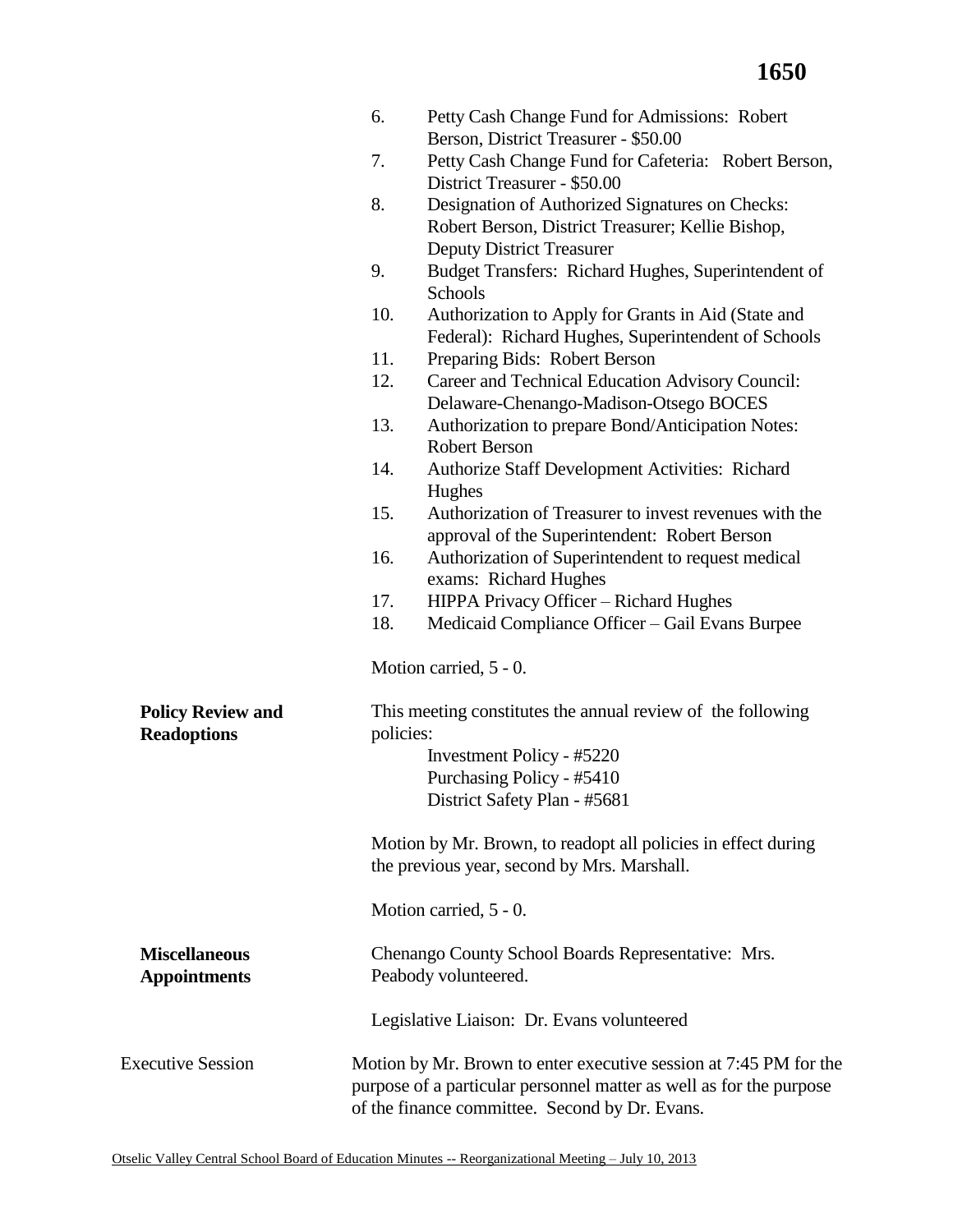# **1651**

|                                               | Motion carried, 5 - 0.                                                                                                                                                                                                                                                                                                                                                                                                                                            |  |  |  |
|-----------------------------------------------|-------------------------------------------------------------------------------------------------------------------------------------------------------------------------------------------------------------------------------------------------------------------------------------------------------------------------------------------------------------------------------------------------------------------------------------------------------------------|--|--|--|
|                                               | Mr. Jerry Mickelson joined the Board.                                                                                                                                                                                                                                                                                                                                                                                                                             |  |  |  |
| <b>Open Session</b>                           | Motion by Mr. Brown to resume open session at 9:43 PM, second<br>by Dr. Evans.                                                                                                                                                                                                                                                                                                                                                                                    |  |  |  |
|                                               | Motion carried, 5 - 0.                                                                                                                                                                                                                                                                                                                                                                                                                                            |  |  |  |
| ROUTINE MATTERS<br>Approval on Minutes of     | Motion by Mrs. Marshall, second by Dr. Evans, to approve the<br>minutes of the June 19, 2013 meeting.                                                                                                                                                                                                                                                                                                                                                             |  |  |  |
| <b>Previous Meetings</b>                      | Motion carried, 5 - 0.                                                                                                                                                                                                                                                                                                                                                                                                                                            |  |  |  |
| <b>Financial Reports</b><br>$(FY'13/14 - #1)$ | Dr. Evans moved to accept the June, 2013 Student Activity Report.<br>Second by Mr. Brown.                                                                                                                                                                                                                                                                                                                                                                         |  |  |  |
|                                               | Motion carried, 5 - 0.                                                                                                                                                                                                                                                                                                                                                                                                                                            |  |  |  |
| Correspondence                                | None at this time                                                                                                                                                                                                                                                                                                                                                                                                                                                 |  |  |  |
| <b>PUBLIC COMMENT</b>                         | Mr. Brown explained what can be discussed at a Board of<br>Education meeting.                                                                                                                                                                                                                                                                                                                                                                                     |  |  |  |
|                                               | Mr. Gale inquired if the Board meeting locations will<br>continue as they have. The August meeting will be in<br>Georgetown and then continue to alternate.<br>Mrs. Plummer, Mrs. Cookingham, Mr. Foster, Mr. Gale,<br>Mr. T. Campbell, and Mrs. B. Marshall expressed their<br>concerns on various topics.<br>Mr. Brown responded to various concerns about the<br>building project that is has not changed and it will not cost<br>more than what was voted on. |  |  |  |
| <b>REPORTS</b>                                |                                                                                                                                                                                                                                                                                                                                                                                                                                                                   |  |  |  |
| Superintendent's                              | Mr. Hughes reported on the following items:<br>The website is switching over to eSchoolView on July 11,<br>2013.<br>Update on building project. It is moving along quickly.<br>He pointed out the placard displaying the layout and<br>colors.                                                                                                                                                                                                                    |  |  |  |
| Elementary Principal's                        | Mrs. Eaves reported on the following items:<br>The staff members are taking advantage of professional<br>development opportunities.                                                                                                                                                                                                                                                                                                                               |  |  |  |

High School Principal's

Otselic Valley Central School Board of Education Minutes -- Reorganizational Meeting – July 10, 2013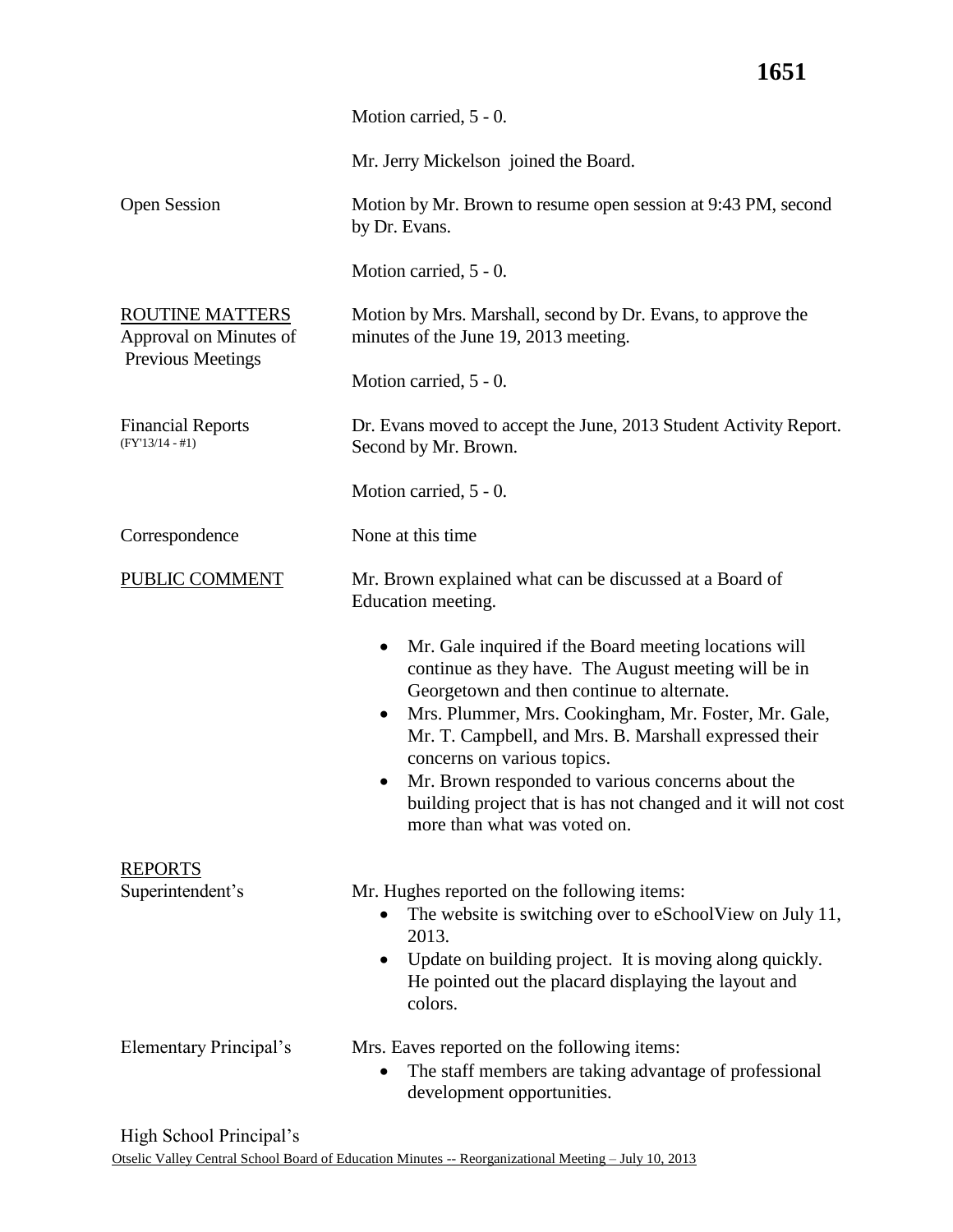|  | Mr. Henner reported on the following items: |  |  |
|--|---------------------------------------------|--|--|
|  |                                             |  |  |

- Reorganization of the LINKS team
- Special education scheduling is complete.

Business Administrator's Mr. Berson reported on the following items:

- All the financial reports will be distributed next month.
- The external audit is slated to be done the week of July  $15<sup>th</sup>$ .
- A new company to provide the student accident insurance is being explored.
- The school cafeteria roll over is complete.

- Board Member's The following topics were discussed:
	- A reminder that the retreat will be July 14, 2013 at 8:00 AM.

### **UNFINISHED BUSINESS**

### **NEW BUSINESS**

Personnel Recommendations 1. Resignation – Kevin Springer – Buildings and Grounds Supervisor

Motion by Dr. Evans, upon the recommendation of the Superintendent of Schools, to accept the resignation of Kevin Springer, PO Box 145, South Otselic NY 13155 as buildings and grounds supervisor, effective July 1, 2013. Second by Mrs. Marshall.

Motion carried, 3 - 0. (Mrs. Liuzzo and Mrs. Peabody abstained)

2. Appointment – Carolina O'Connor – Earth Science Teacher

Motion by Dr. Evans, upon the recommendation of the Superintendent of Schools to appoint Carolina O'Connor, 402 Pidgeon Hill Road, South Plymouth NY 13844, to a three year probationary appointment as an earth science teacher at a salary per the OVTA contract, retroactive to April 8, 2013 through April 7, 2016. Second by Mr. Brown.

Motion carried, 5 - 0.

3. Extra Curricular Appointments

Motion by Dr. Evans, upon the recommendation of the Superintendent of Schools to approve the following appointments to the LINKS team for the 2013 – 2014 school year :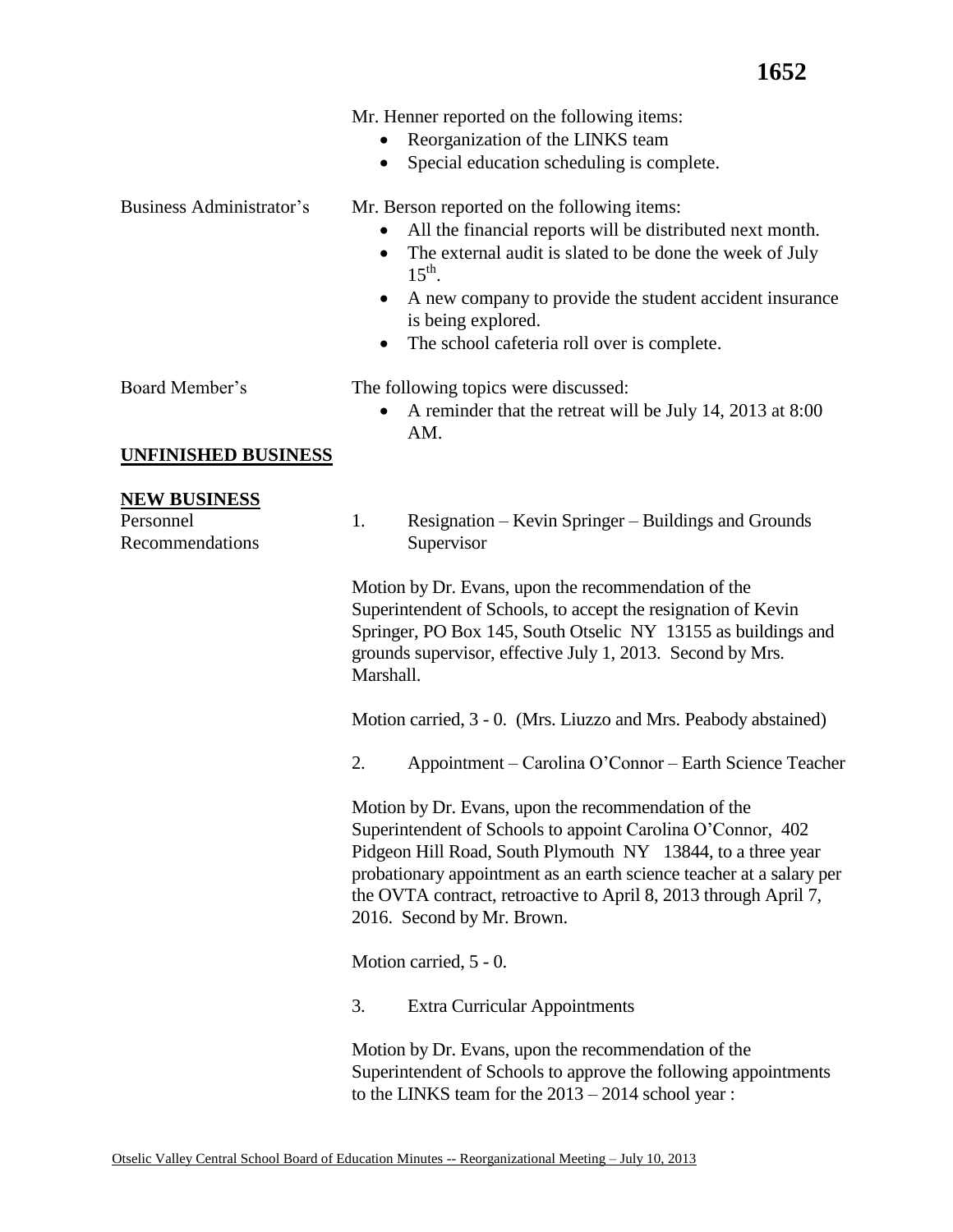|                                                                                 |                                                                                                                                                                                                                                |  |              |                                                      | ∸∿∽                                                                                                                                                                                               |
|---------------------------------------------------------------------------------|--------------------------------------------------------------------------------------------------------------------------------------------------------------------------------------------------------------------------------|--|--------------|------------------------------------------------------|---------------------------------------------------------------------------------------------------------------------------------------------------------------------------------------------------|
|                                                                                 | JaimeLynne Davis<br>Lacey Eaves<br>Daniel Henner<br><b>Richard Hughes</b><br><b>Kimberly Kalem</b><br><b>Christine Kalin</b><br>Rosemary McGrath                                                                               |  |              |                                                      | Carolina O'Connor<br>Jenny Osowski<br>Diane Slocum<br><b>Matthew Williams</b><br>Gregory Winn<br>Lori Youngs                                                                                      |
|                                                                                 | Second by Mrs. Marshall.                                                                                                                                                                                                       |  |              |                                                      |                                                                                                                                                                                                   |
|                                                                                 | Motion carried, 5 - 0.                                                                                                                                                                                                         |  |              |                                                      |                                                                                                                                                                                                   |
|                                                                                 | 4.                                                                                                                                                                                                                             |  |              | Abolishment of a Civil Service Position              |                                                                                                                                                                                                   |
|                                                                                 | Motion by Mr. Brown, upon the recommendation of the                                                                                                                                                                            |  |              |                                                      | Superintendent of Schools to adopt the following resolution:                                                                                                                                      |
|                                                                                 | Buildings and Grounds/transportation position:                                                                                                                                                                                 |  |              |                                                      | RESOLVED, that the Board of Education of the Otselic Valley<br>Central School resolves to abolish the following Superintendent of                                                                 |
|                                                                                 | Position                                                                                                                                                                                                                       |  | Number       | <b>Least Senior</b><br>Member<br>Impacted by<br>the  | <b>Effective Date</b>                                                                                                                                                                             |
|                                                                                 | Superintendent<br>of Buildings<br>and Grounds/<br>Transportation                                                                                                                                                               |  | $\mathbf{1}$ | Abolishment<br>No jobs lost<br>due to<br>resignation | July 11, 2013                                                                                                                                                                                     |
|                                                                                 | Second by Dr. Evans.                                                                                                                                                                                                           |  |              |                                                      |                                                                                                                                                                                                   |
|                                                                                 |                                                                                                                                                                                                                                |  |              |                                                      | Motion carried, $3 - 0$ . (Mrs. Liuzzo and Mrs. Peabody abstained.)                                                                                                                               |
| Annual Renewal of the Free<br>and Reduced Lunch and<br><b>Breakfast Program</b> | Motion by Mrs. Marshall, upon the recommendation of the<br>Superintendent of Schools, to renew the application for the free and<br>reduced lunch and breakfast program for the 2013-2014 school year<br>Second by Mrs. Liuzzo. |  |              |                                                      |                                                                                                                                                                                                   |
|                                                                                 | Motion carried, 5 - 0.                                                                                                                                                                                                         |  |              |                                                      |                                                                                                                                                                                                   |
| <b>Internal Claims Auditor</b>                                                  | Motion by Mr. Brown, upon the recommendation of the                                                                                                                                                                            |  |              | a fee of \$1,016.00. Second by Mrs. Marshall.        | Superintendent of Schools, to appoint Delaware-Chenango-<br>Madison-Otsego BOCES Central Business Office to the position of<br>District Internal Claims Auditor for the 2013-2014 school year, at |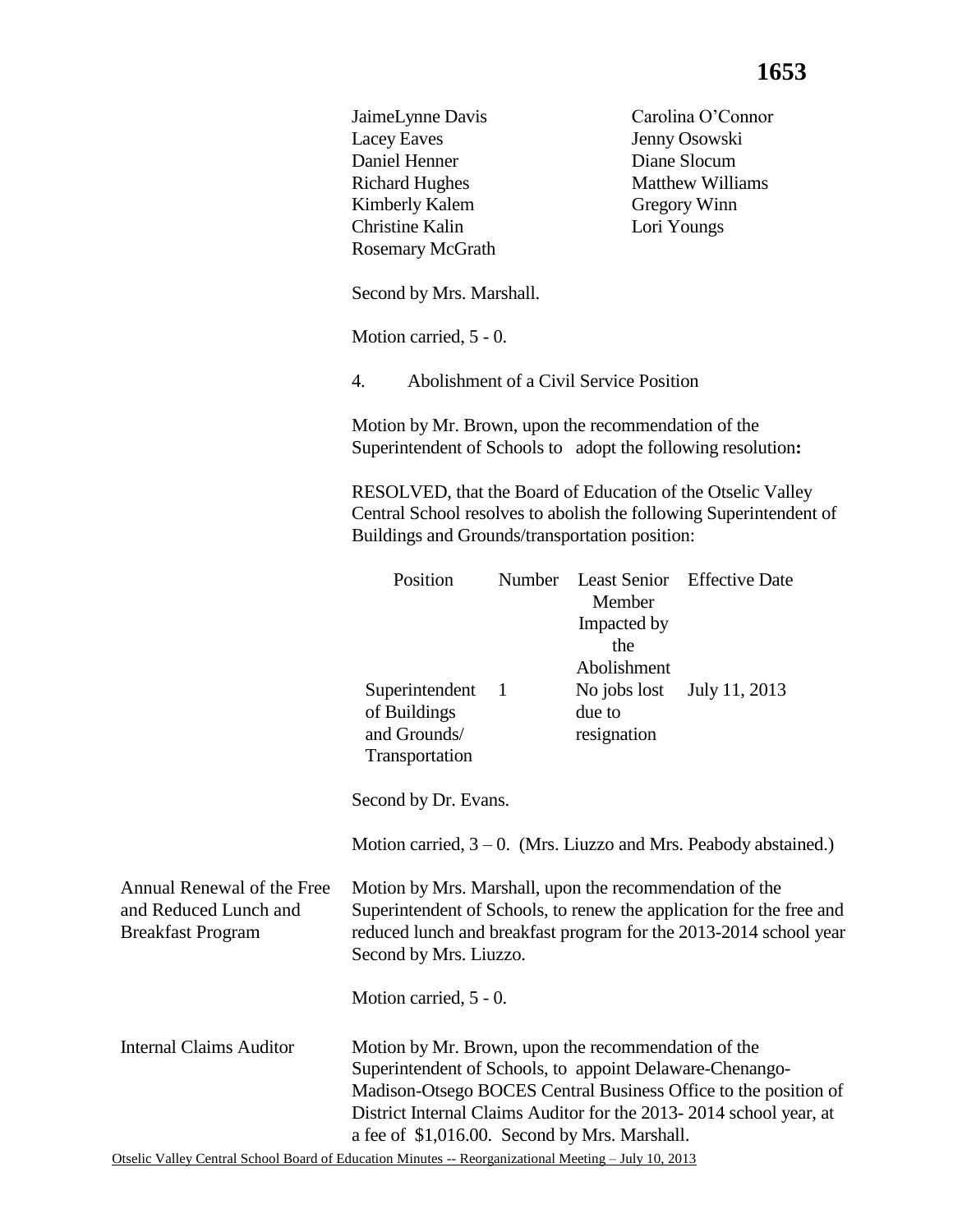|                                                                                               | Motion carried, 5 - 0.                                                                                                                                                                                                                                                                                                                       |
|-----------------------------------------------------------------------------------------------|----------------------------------------------------------------------------------------------------------------------------------------------------------------------------------------------------------------------------------------------------------------------------------------------------------------------------------------------|
| Committee on Special<br>Education<br>Recommendations                                          | Motion by Dr. Evans, upon the recommendation of the<br>Superintendent of Schools, to accept the recommendations of the<br>Committee of Special Education resulting from the meetings on<br>April 16, April 19, April 23, April 24, April 26, May 3, May 14,<br>May 24, May 29, May 31, June 17, and June 20, 2013.<br>Second by Mrs. Liuzzo. |
|                                                                                               | Motion carried, 5 - 0.                                                                                                                                                                                                                                                                                                                       |
| Career and Technical<br><b>Advisory Council</b>                                               | Motion by Mrs. Marshall, upon the recommendation of the<br>Superintendent of Schools, to authorize the Career and Technical<br>Education Advisory Council to act as the advisory council for the<br>District. Second by Mrs. Peabody.                                                                                                        |
|                                                                                               | Motion carried, 5 - 0.                                                                                                                                                                                                                                                                                                                       |
| <b>Approved Preschool</b><br>Programs                                                         | Motion by Mrs. Marshall, upon the recommendation of the<br>Superintendent of Schools, to approve the Fransizka Racker Center<br>and the Cortland YMCA, both sponsored by the Family<br>Enrichment Network as preschool programs for the District.<br>Second by Dr. Evans.                                                                    |
|                                                                                               | Motion carried, 5 - 0.                                                                                                                                                                                                                                                                                                                       |
| Code Of Conduct                                                                               | Motion by Mrs. Marshall, upon the recommendation of the<br>Superintendent of Schools, to approve the Code of Conduct.<br>Second by Mrs. Liuzzo.                                                                                                                                                                                              |
|                                                                                               | Motion carried, 5 - 0.                                                                                                                                                                                                                                                                                                                       |
| 2013-2014 Student<br>Handbook                                                                 | Motion Mr. Brown, upon the recommendation of the<br>Superintendent of Schools, to approve the 2013-2014 student<br>handbook. Second by Dr. Evans.                                                                                                                                                                                            |
|                                                                                               | Motion carried, 5 - 0.                                                                                                                                                                                                                                                                                                                       |
|                                                                                               | Mrs. Marshall would like to have the dress code edited.                                                                                                                                                                                                                                                                                      |
| <b>Municipal Cooperative</b><br><b>Agreement for Health</b><br>Insurance<br>$(FY'13/14 - #2)$ | Motion by Dr. Evans, to accept the municipal cooperative<br>agreement with DCMO BOCES for health insurance. Second by<br>Mrs. Peabody.                                                                                                                                                                                                       |
|                                                                                               | Motion carried, 5 - 0.                                                                                                                                                                                                                                                                                                                       |